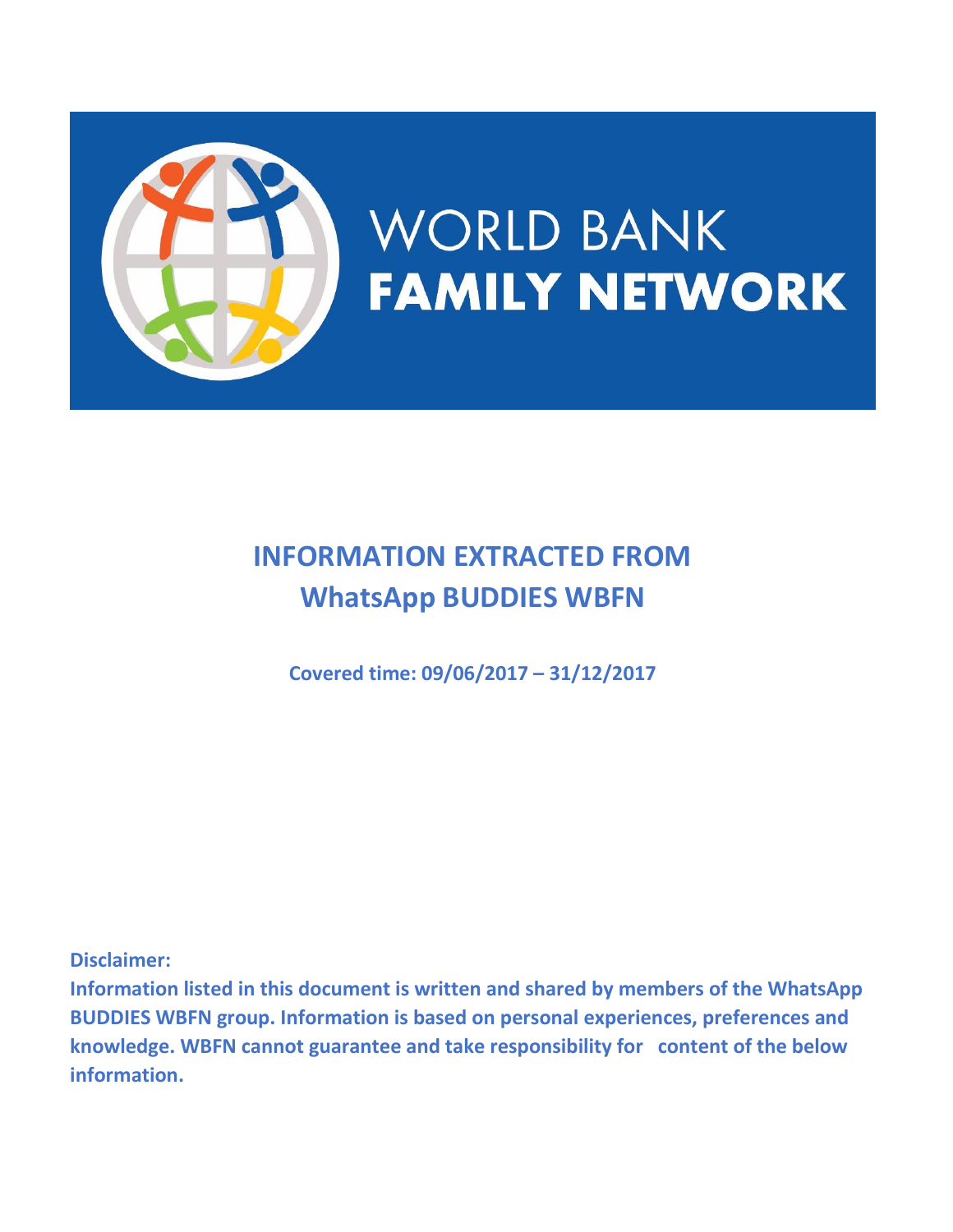

#### **Table of content**

| 1.  |  |
|-----|--|
| 2.  |  |
| 3.  |  |
| 4.  |  |
| 5.  |  |
| 6.  |  |
| 7.  |  |
| 8.  |  |
| 9.  |  |
| 10. |  |
| 11. |  |
| 12. |  |
| 13. |  |
| 14. |  |
| 15. |  |
| 16. |  |
| 17. |  |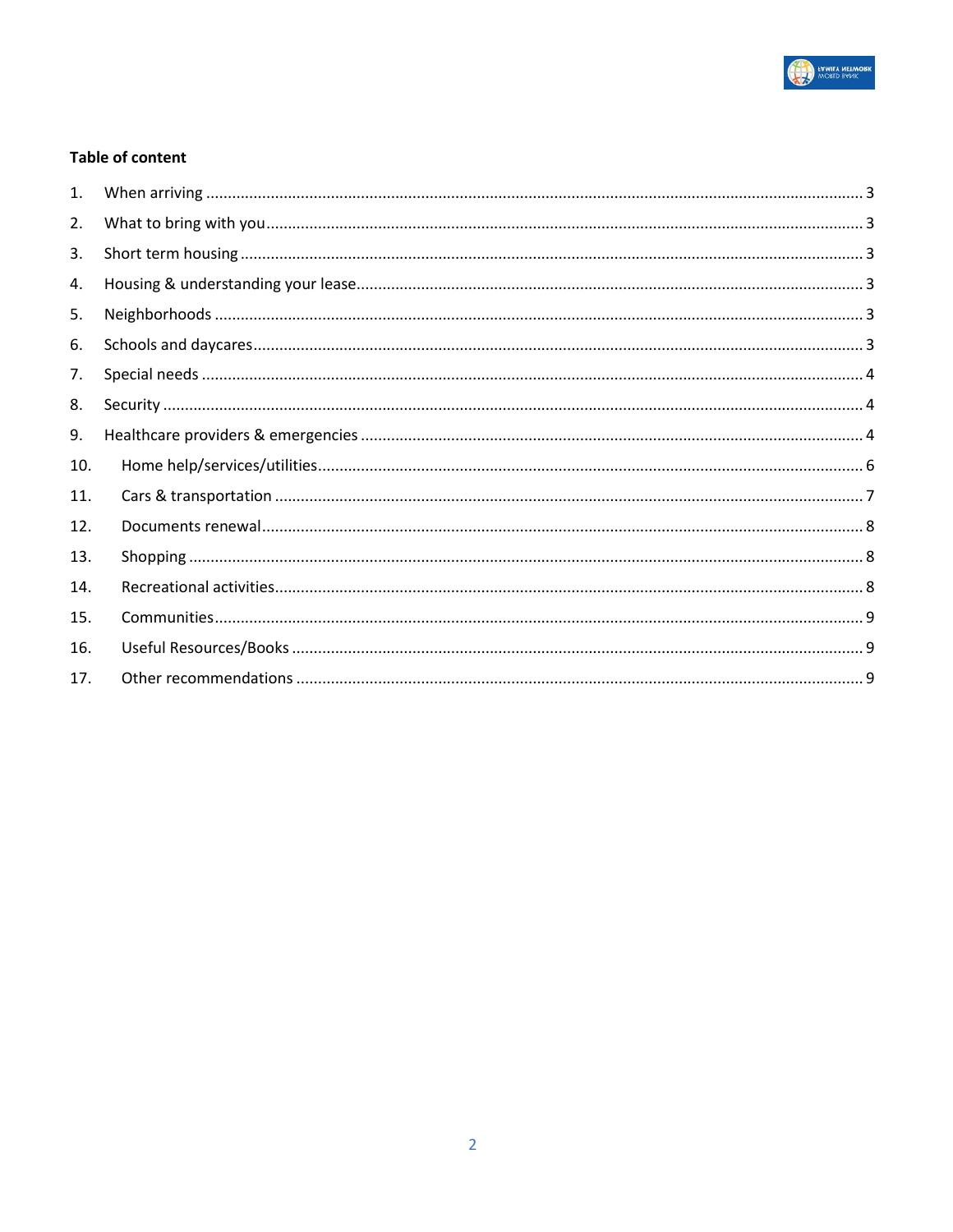

# <span id="page-2-0"></span>**1. When arriving**

## <span id="page-2-1"></span>**2. What to bring with you**

- **2.1. Family Network in the location**
- **2.2. Settling in the first 2 months**

# **Work authorization(EAC)**

- **Instruction** to EAC for G4 dependents on WB HR site: [http://web.worldbank.org/WBSITE/EXTERNAL/EXTSTAFF/EXTHR/0,,Cat2:764215~Cat3:2215](http://web.worldbank.org/WBSITE/EXTERNAL/EXTSTAFF/EXTHR/0,,Cat2:764215~Cat3:22158156~contentMDK:22158156~menuPK:6482493~pagePK:64233720~piPK:444052~theSitePK:444049,00.html) [8156~contentMDK:22158156~menuPK:6482493~pagePK:64233720~piPK:444052~theSitePK](http://web.worldbank.org/WBSITE/EXTERNAL/EXTSTAFF/EXTHR/0,,Cat2:764215~Cat3:22158156~contentMDK:22158156~menuPK:6482493~pagePK:64233720~piPK:444052~theSitePK:444049,00.html) [:444049,00.html](http://web.worldbank.org/WBSITE/EXTERNAL/EXTSTAFF/EXTHR/0,,Cat2:764215~Cat3:22158156~contentMDK:22158156~menuPK:6482493~pagePK:64233720~piPK:444052~theSitePK:444049,00.html)
- For **seminar** about the work authorization application process please check regularly WBFN Facebook page.
- **Forms (I-765)** downloaded from HR website: Be sure you use the most recent form!
- **Renewal**: Please apply in time for your work permit (EAC) renewal. Pay attention to the expiration date!
- You should ask EAC for **self-employment**. After you got the work permit you can be employee as well.
- **Self-employment letter:** Keep it simple. Use example letter provided by HR.
- **Resume/CV** is required. Keep it simple. Format does not important (US or EU etc).
- **Photo** for EAC (or any other purpose): MC2 photo lab: Tuesday and Thursday 2-4pm. You can make an appointment outside those hours by email [photolab@worldbank.org.](mailto:photolab@worldbank.org) Free of charge. For EAC you need new photos (ones that have not been used before).
- **Photo outside WB**: CVS or Fedex office stores. Fedex charges \$17 for 2, and \$5 for subsequent sets. CVS charges \$13-14 for a set of 2, and \$0.35 for any subsequent photo. There is a truck (mobile studio) outside the department of state that takes photos at a low cost.
- You can get **SSN number** if you have valid work permit.
- <span id="page-2-2"></span>**3. Short term housing**
- <span id="page-2-3"></span>**4. Housing & understanding your lease**
- <span id="page-2-4"></span>**5. Neighborhoods**
- <span id="page-2-5"></span>**6. Schools and daycares**

#### **College/high school counselor**

- Many schools have special college counselors.
- prepmatters.com (they give an info session at World Bank every year)
- Jeff Knox at Prepmatters,
- Potomac Oaks Tutoring: to prepare for college applications and to lead through the whole process.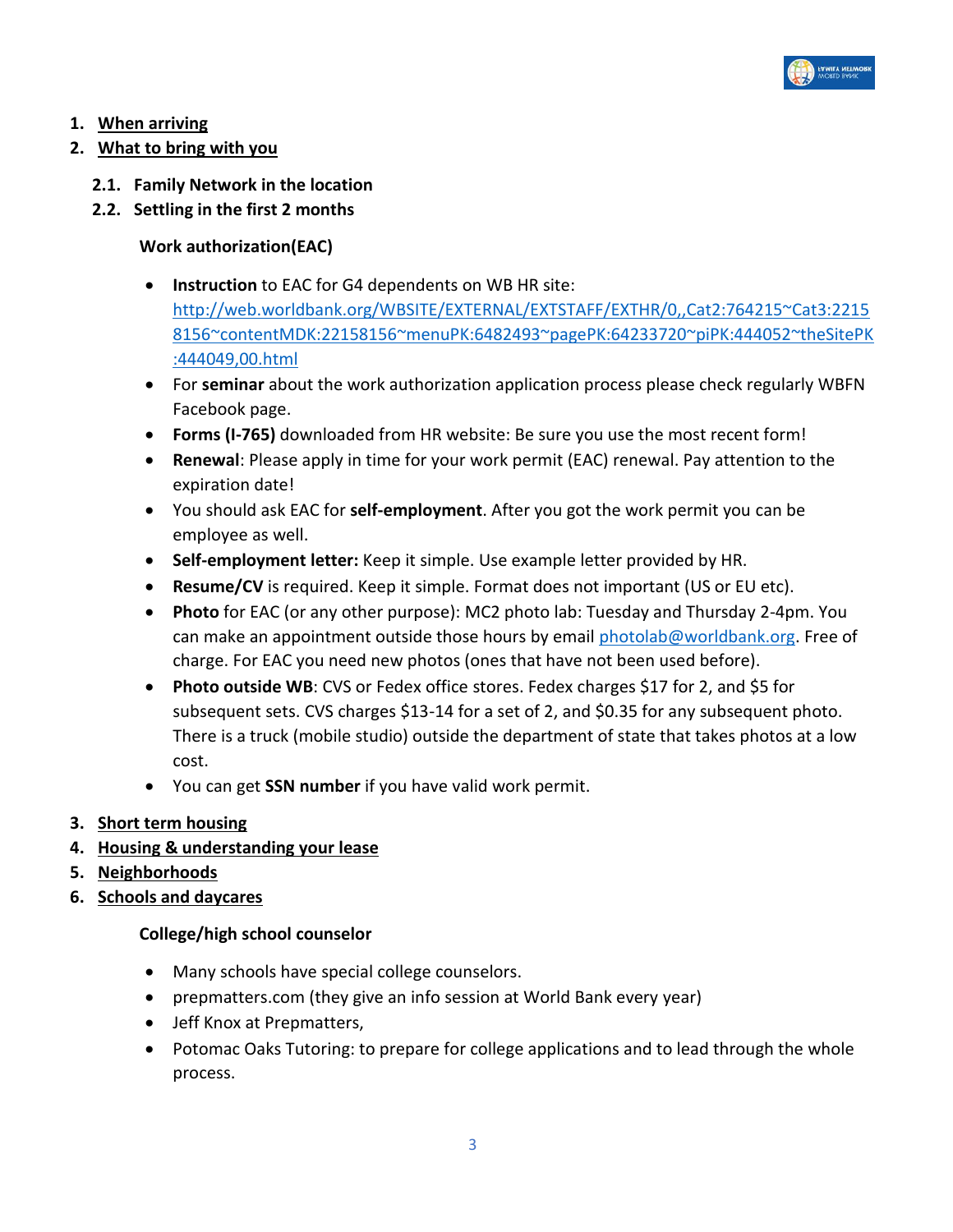

# <span id="page-3-0"></span>**7. Special needs**

<span id="page-3-1"></span>**8. Security**

# <span id="page-3-2"></span>**9. Healthcare providers & emergencies**

| <b>Specialist</b>             | <b>Name</b>            | <b>Contact info</b>            | <b>Address</b>            | Area      |
|-------------------------------|------------------------|--------------------------------|---------------------------|-----------|
| Chiropractor                  | BeAti Acupuncture      | (202) 999-8986                 | 1712   St. NW, suite      | <b>DC</b> |
|                               | <b>Wellness Clinic</b> |                                | 503                       |           |
| Dentist                       | <b>Family Dental</b>   | (301) 881 6708                 | Rockville,                | MD        |
|                               |                        |                                | Congressional lane        |           |
| Dentist                       | <b>VENKAT N REDDY</b>  | (301) 530-4300                 | Bethesda                  | MD        |
|                               | <b>DDS LLC</b>         |                                |                           |           |
| Dentist                       |                        | http://www.bethesdasmilecente  |                           | MD        |
|                               |                        | r.com                          |                           |           |
| Dentist                       | Sawsan Abousy          | http://www.sawsanabousy.com    | Vienna                    | VA        |
|                               | Iris Dental Care       |                                |                           |           |
| Dentist                       | Top DC dentist         |                                | close to WB               | DC        |
| Endocrinologist               | Dr Anurag Gupta        | (301) 468 1451                 | Bethesda                  | <b>MD</b> |
| Eye clinic                    |                        | https://www.washingtoneye.co   |                           | <b>MD</b> |
|                               |                        | m                              |                           |           |
| Gastroenterologist            | Dr Louis Korman        | (240) 770 1806                 | Chevy Chase               | <b>MD</b> |
| Gastroenterologist            | Dr. Ninmmagadda        | (703) 356 5400                 | Mclean/Fairfax/Vie        | VA        |
|                               |                        |                                | nna                       |           |
| General doctor                | Dr. Michelle Nino-     |                                |                           | <b>MD</b> |
| Orthopedist surgeon           | Dr Steven              | 301 657 9876                   | Chevy Chase               | MD        |
|                               | Bernstein              |                                |                           |           |
| Orthopedist surgeon           | Dr Scott Faucett       | 202) 912-8480                  | close to WB               | <b>DC</b> |
| Orthopedist surgeon           | Dr Benjamin Stein      | (202) 835 2222                 | M street                  | DC        |
| Orthopedist surgeon           | Several doctors        | http://mdorthospecialists.com/ | Germantown or             | MD        |
|                               |                        |                                | Bethesda                  |           |
| Orthopedist (for spinal       | S. Babak Kalantar      | 202) 444-8766                  | Georgetown                | DC/V      |
| surgery)                      |                        |                                | Hospital or in<br>McClean | A         |
|                               |                        | 301 657-1996                   | 5454 Wisconsin            | <b>MD</b> |
| Orthopedist                   | Dr. Anthony Unger      |                                | Ave, Chevy Chase          |           |
| Oral Surgeon                  | Dr. Jarred Abel        | 301 652-7372                   | Chevy Chase               | MD        |
| <b>Obstetric Gynecologist</b> | <b>GW MFA</b>          |                                |                           | DC        |
|                               | Malcolm Desouza        |                                | Foggy bottom              | DC        |
| <b>Obstetric Gynecologist</b> |                        |                                |                           |           |
| <b>Obstetric Gynecologist</b> | Capital Women's        | http://www.cwcare.net/         | 2141 K St. NW, suite      | DC        |
|                               | Care                   |                                | 808                       |           |
| <b>Obstetric Gynecologist</b> | Dr.Kenneth Blank       | Capital Women's Care           |                           |           |
|                               |                        | http://www.cwcare.net/         |                           |           |
| <b>Obstetric Gynecologist</b> | Dr. Safran             | Capital Women's Care           |                           |           |
|                               |                        | http://www.cwcare.net/         |                           |           |
| Ophthalmologist               | Dr. Robert H. Chu      | (301) 770 2020                 |                           | MD        |
| Ophthalmologist               |                        | www.myeyedr.com                |                           | VA        |
| Ophthalmologist               | Lisa L. Wei            | www.docwei.com                 |                           | MD        |
|                               |                        |                                |                           |           |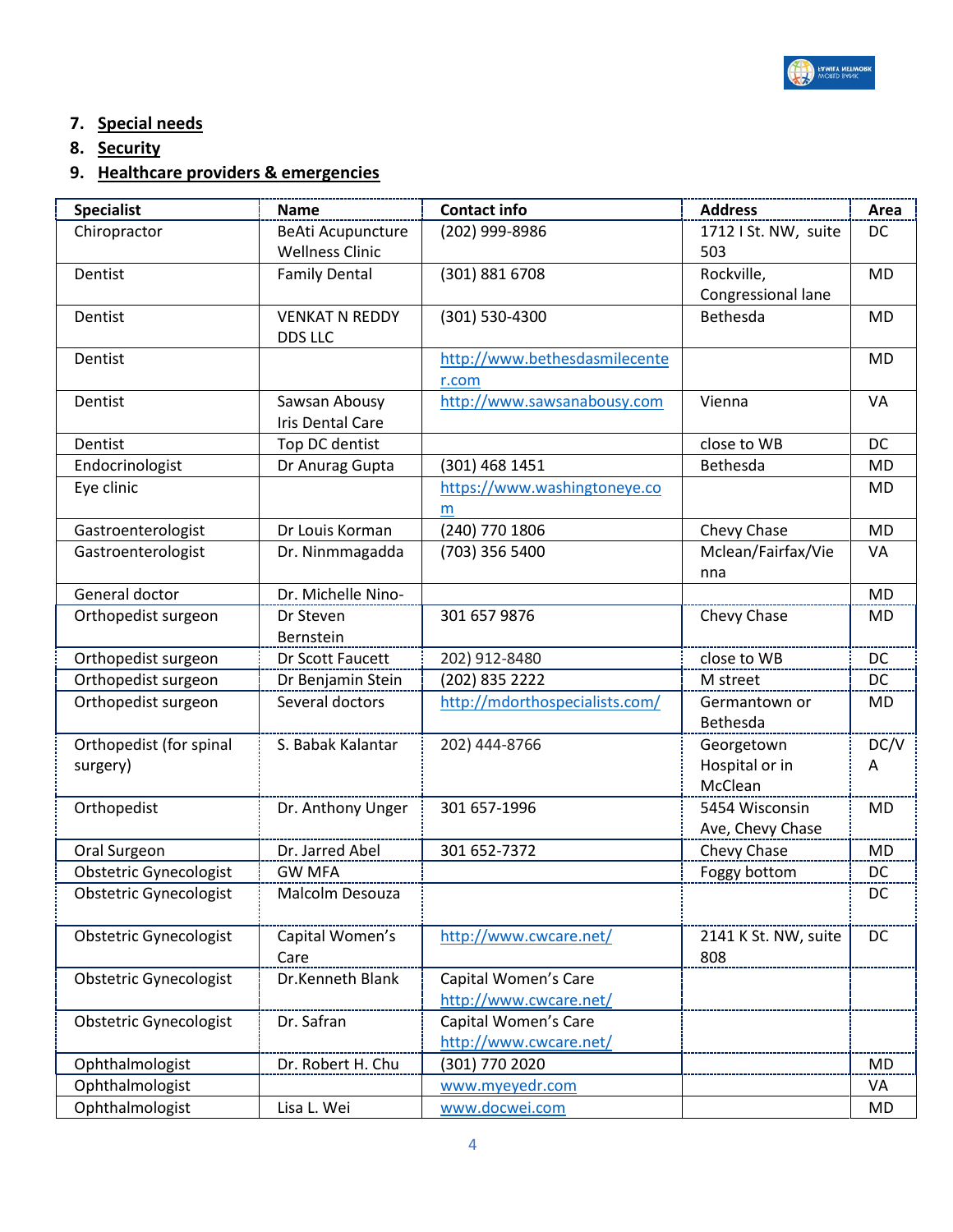

| Pediat<br>frician. | hesda.<br>nH             | 10∩^<br>299-8930<br>3U<br>---         | road<br>. locks<br>seven i | <b>MD</b> |
|--------------------|--------------------------|---------------------------------------|----------------------------|-----------|
|                    | pediatrics               |                                       |                            |           |
| Podiatrist         | ∩ר<br>Lee I<br>Firestone | 301<br>. 012<br>ر ے ے ر<br><u>JIJ</u> |                            | MD        |

You can find a doctor based on your zip code by going to **zocdoc.com** or healthgrades.com

#### **Health insurance cards:**

- Each family member has to have his/her card under his/her name.
- Each family member has to have 4 cards: Aetna, Cigna, CVS and Eyemed.
- The member number is the same for everyone in the family.
- You can see all the cards if you log in on Aetna's website, you can also print out temporary cards from there.

#### **Medical plans**

- WBG External Website**:**  [http://web.worldbank.org/WBSITE/EXTERNAL/EXTSTAFF/EXTHR/0,,contentMDK:20421800~](http://web.worldbank.org/WBSITE/EXTERNAL/EXTSTAFF/EXTHR/0,,contentMDK:20421800~menuPK:7314072~pagePK:64233720~piPK:444052~theSitePK:444049~isCURL:Y,00.html) [menuPK:7314072~pagePK:64233720~piPK:444052~theSitePK:444049~isCURL:Y,00.html](http://web.worldbank.org/WBSITE/EXTERNAL/EXTSTAFF/EXTHR/0,,contentMDK:20421800~menuPK:7314072~pagePK:64233720~piPK:444052~theSitePK:444049~isCURL:Y,00.html)
- www.worldbank.org/hrs > Benefits
- WBG internal Website (Intranet): http://myhr > Insurance > Medical Insurance
- Option A or Option B
	- o U.S. network of medical and hospital services
	- o No referrals for care
	- o \$15 (Option A) or \$20 (Option B) co-payment per office visit; no claim forms
	- o Co-payment does NOT apply to deductible
	- o Lower overall costs to you and Bank
- Option C
	- o Primary Care Physician (PCP) for each participant: Adults: Internal medicine specialists Children: Pediatricians
	- o Referrals by PCP required to maximize benefits except:
		- Obstetrics/gynecology services from in-network specialists Mental health services from in-network specialists Routine eye exam from in-network specialists
	- o \$15 office visit copayments in-network
	- o Most In-Network Services are Covered at 100%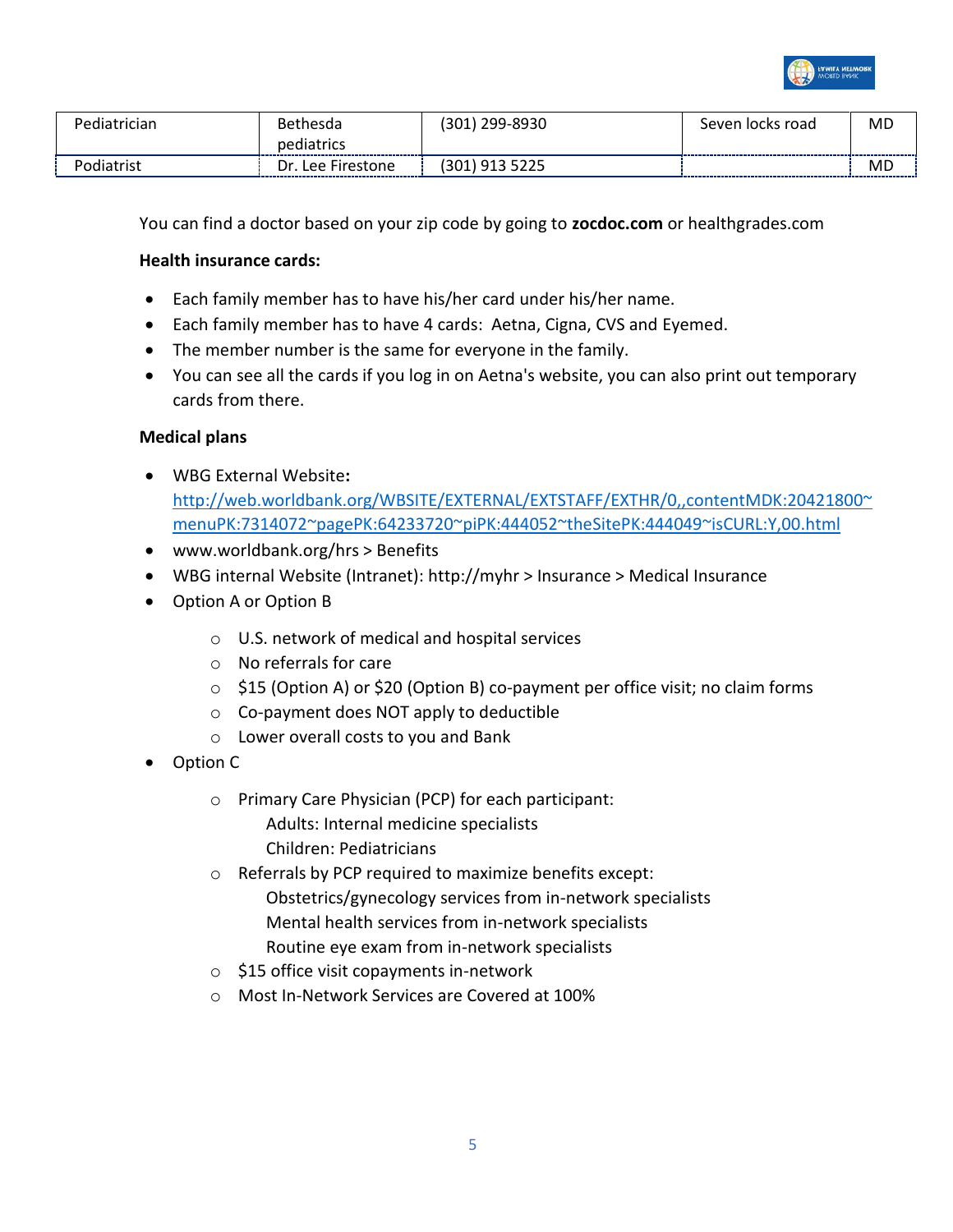

|            | Option A | Option B | Option C                                     |
|------------|----------|----------|----------------------------------------------|
| Premium    |          |          |                                              |
| Deductible |          |          |                                              |
|            |          |          | Managed by<br>Primary Care Physician<br>(PCP |

#### **Dental care**

- Be careful in checking dental reimbursements and deductible payments for Cigna dental!
- Every 6 months you can have a check-up visit with teeth cleaning; this is covered 100% if it's in network.
- For orthodontic, Cigna pays \$2,400.00 for a lifetime.

#### **Other information:**

• CVS minute clinic consultation is covered by Aetna insurance, only copayment must be paid.

#### <span id="page-5-0"></span>**10. Home help/services/utilities**

#### **10.1. Housekeeping/driver/gardener**

Housecleaning help

- $\bullet$  \$20-\$25 an hour
- 2-bedroom house with 3 floors around 100 dollars (3,5 hours).

#### **10.2. House repairs**

- Chimney cleaning: Priddy clean
- Helping setting up computers: ABE networks
- Learning about tenant's protection in Montgomery county: [http://www.montgomerycountymd.gov/DHCA/Resources/Files/housing/landlordtenant/ha](http://www.montgomerycountymd.gov/DHCA/Resources/Files/housing/landlordtenant/handbook_olta_eng.pdf) [ndbook\\_olta\\_eng.pdf](http://www.montgomerycountymd.gov/DHCA/Resources/Files/housing/landlordtenant/handbook_olta_eng.pdf)
- Checking prices for many types of home repair: Angie`s list or Home advisors
- Glazier: Chris Sceduri (MD) +1 (301) 351-3816
- Dog sitter: Tatiana Guerrante +1 (202) 999-6133
- Plumber:
	- o Len the Plumber
	- o Mamikon +1 (240) 625-7900
	- o Taskrabbit.com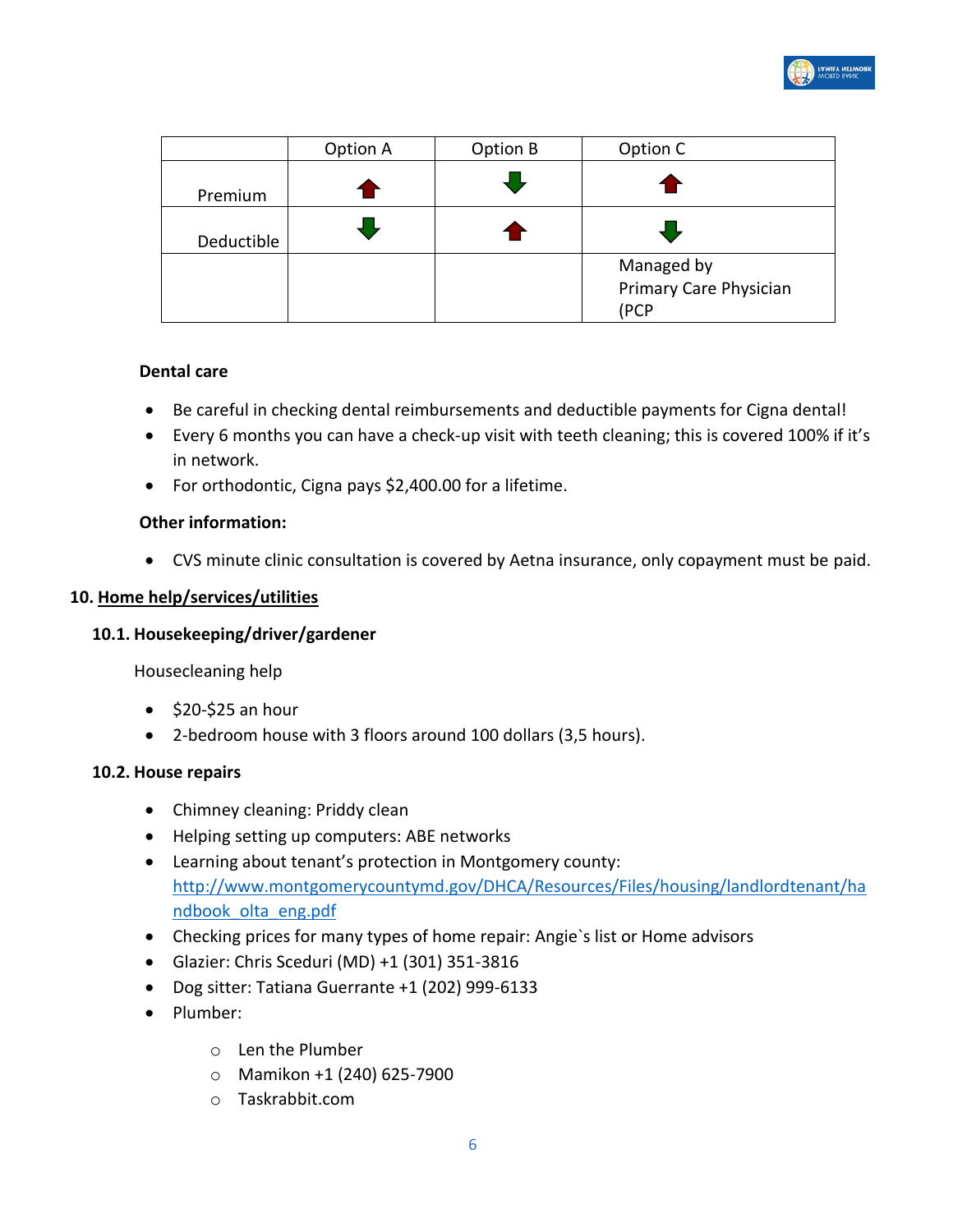

#### **10.3. Telephone/cellphone s/internet**

#### **Internet / TV provider**

- Xfinity Comcast: bit expensive. Charges are USD 100 per month including TV and 100mbps internet.
- Verizon FIOS: landline, internet and TV. Internet speed is very fast.
- RCN: reliable and cheap. Speeds up to 1000mps.
- You can bring your own router and modem. Savings of 10 or more a month.

#### <span id="page-6-0"></span>**11. Cars & transportation**

#### **11.1. Public transport**

#### **11.2. Driver's license**

#### **Proof of address:**

- Usually two proofs of address are required
- It can be:
	- o leasing agreement,
	- o utilities bills (electricity, gas, water),
	- o bank statement,
	- o cell phone bill (not prepaid),
	- o insurance bill,
	- o monthly journals,
	- o mail from the public library (after registering via website),
	- $\circ$  if you registered at your embassy for voting and other purposes, they might give a notarized affidavit of residency,
	- $\circ$  driving license issued by your origin country certified by your embassy,
	- o marriage certificate in English (sometimes is accepted / required),
	- o copy of the letter that was sent from HR to the embassy for your visa.
- The acceptance of the documents sometimes depends on individual you see at MVA.

#### **Other useful information**

- It takes 2-6 weeks to get the letter from State Department.
- The driving license from another country (even in case of international driving license) is valid for a month or two in the US. It differs state by state.
- As a spouse, you will get a denial letter from SSN. You can use that to get your driving license.

#### **. Buying a car**

- truecar.com; cars.com
- Advise: Timur (WBFN member) +1 (202) 413-7888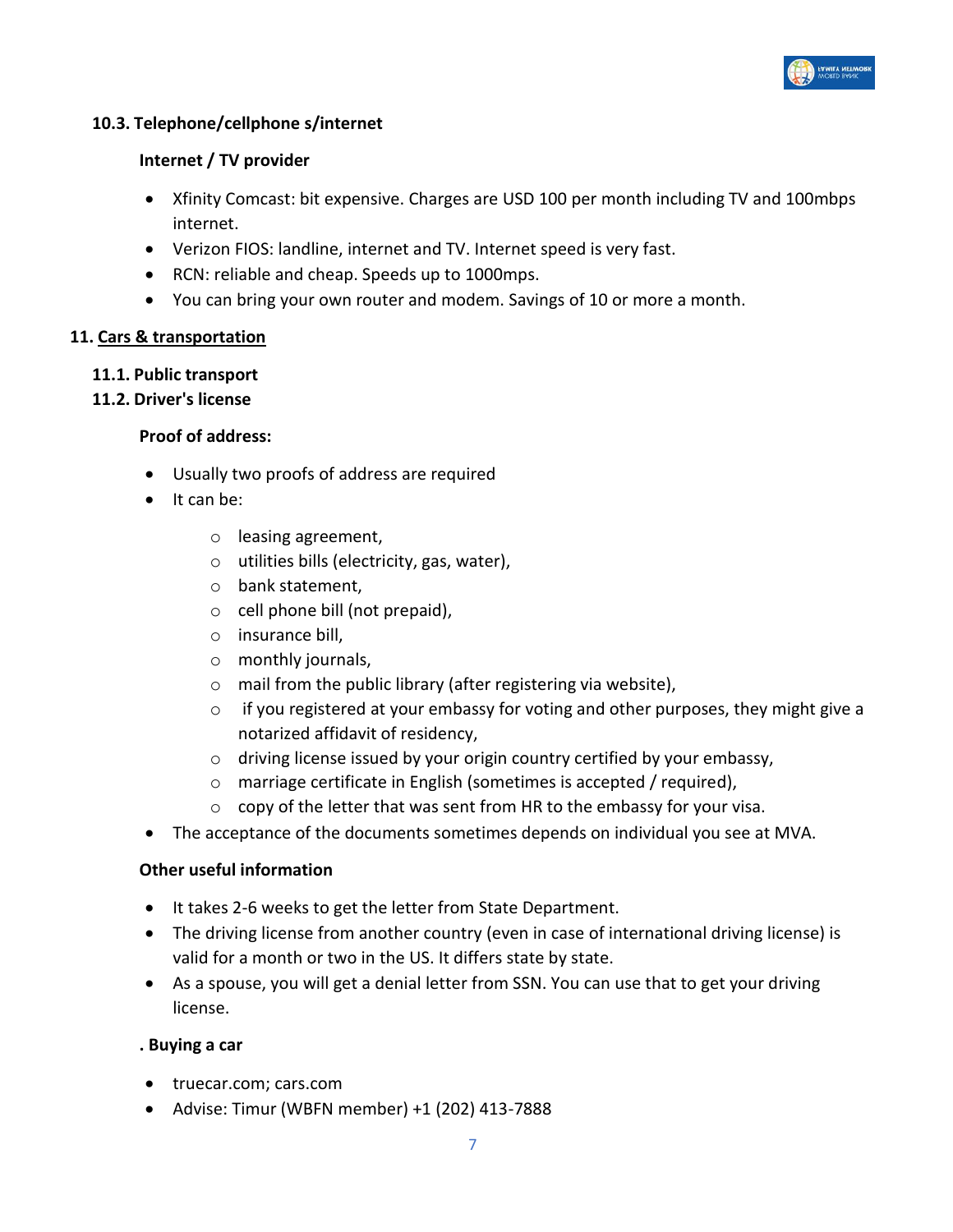

# **11.3. Driving/Driver**

#### **11.4. Car insurance**

- Insurance broker: Joon Kim Vision Insurance +1(703)560-3004
- Check online insurance quotes: Geico, Progressive, Harleyswille etc

#### **11.5. Accident**

#### **11.6. Car repair**

#### <span id="page-7-0"></span>**12. Documents renewal**

#### <span id="page-7-1"></span>**13. Shopping**

#### **Buying / Selling**

- Next door (app)
- EstateSales.net
- Sloan and Kenyon (Wisconsin Avenue in Bethesda)
- Cort

#### **13.1. Supermarkets**

#### **African supermarket:**

- Red Apple farmers market in MD (7645 New Hampshire Ave, Takoma Park MD 20912)
- New Grand market, 6243 Little River Turnpike, Alexandria VA 22312

#### **13.2. Household appliances**

- **13.3. Furniture**
- **13.4. Fabric and soft furnishings**
- **13.5. Hair & Beauty Salon**
- **13.6. Bakeries**

#### <span id="page-7-2"></span>**14. Recreational activities**

- **14.1. Restaurants**
- **14.2. Nightlife**
- **14.3. Sports Clubs/Country Clubs**
- **14.4. Rugby/Soccer/Badminton**
- **14.5. Parks**
- **14.6. Walking/Hiking**

Group to run or walk - [https://www.facebook.com/momsrunthistown/,](https://www.facebook.com/momsrunthistown/) <http://momsrunthistown.com/local-running-club/>

- **14.7. Biking/ Mountain Biking**
- **14.8. Weekend getaways**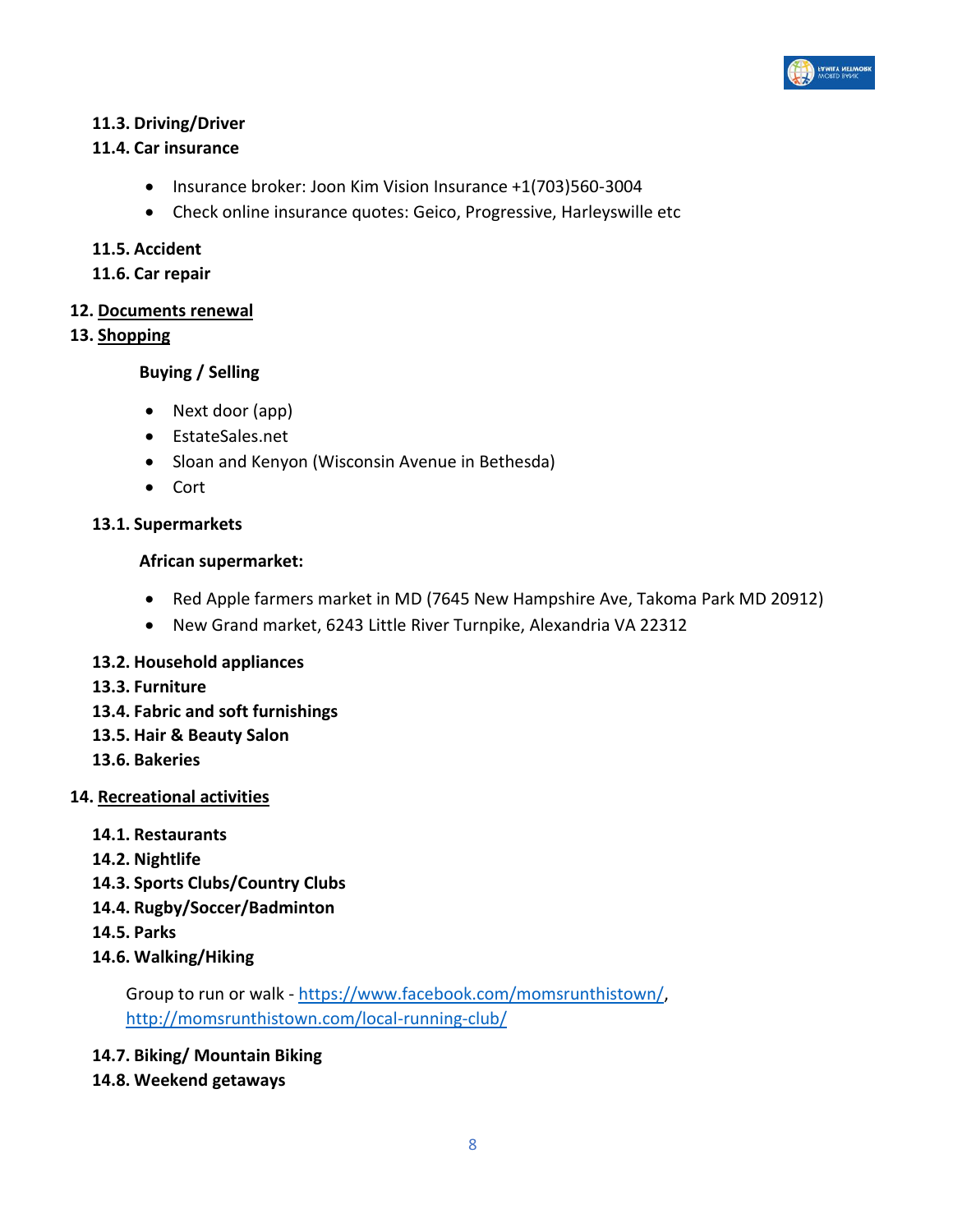

- Sugarloaf Mountain (MD): [http://www.sugarloafmd.com/sl\\_directions.html](http://www.sugarloafmd.com/sl_directions.html)
- Vineyard: [https://www.smvwinery.com](https://www.smvwinery.com/)
- Farm: [http://www.rocklandsfarmmd.com,](http://www.rocklandsfarmmd.com/) <http://www.hollinfarms.com/pages/peaches.html>
- Hillwood Museum and Gardens: interesting classes from time to time, eg. flower arrangement class.
- Mansion house (O street)
- National Building Museum<https://www.nbm.org/>
- Kennedy Center free performances every day: [http://www.kennedy](http://www.kennedy-center.org/video/upcoming)[center.org/video/upcoming](http://www.kennedy-center.org/video/upcoming)
- Fun things for kids:
	- o Sandy spring adventure park, MD
	- o Luray caverns, VA
	- o Aquarium in Baltimore
	- o Natural history museum in DC
	- o Air and space museum in DC and VA
	- $\circ$  6 fly loudoun ( a bit pricey, indoor sky diving )
	- o National Harbour, MD
	- o Great falls park
	- o Science museum in Philadelphia
	- o Science museum at the Harbor in Baltimore
	- o Fletcher boat house or Belle Haven Marina for water fun
	- o Brookside gardens
	- o <http://kidfriendlydc.com/>
	- o <https://adventureparkusa.com/>
	- o <http://climbzone.us/>

#### <span id="page-8-0"></span>**15. Communities**

- Online networking: Wbfn.org; Meetup.com; Edx.org;
- devex.com
- Woman's National Democratic Club (at DuPont Circle): all sorts of presentations often combined with lunch

#### <span id="page-8-1"></span>**16. Useful Resources/Books**

#### **16.1. Books–Non-Fiction**

• Book about networking in the US - "What Color is Your Parachute"

#### **16.2. Books–Fiction**

#### <span id="page-8-2"></span>**17. Other recommendations**